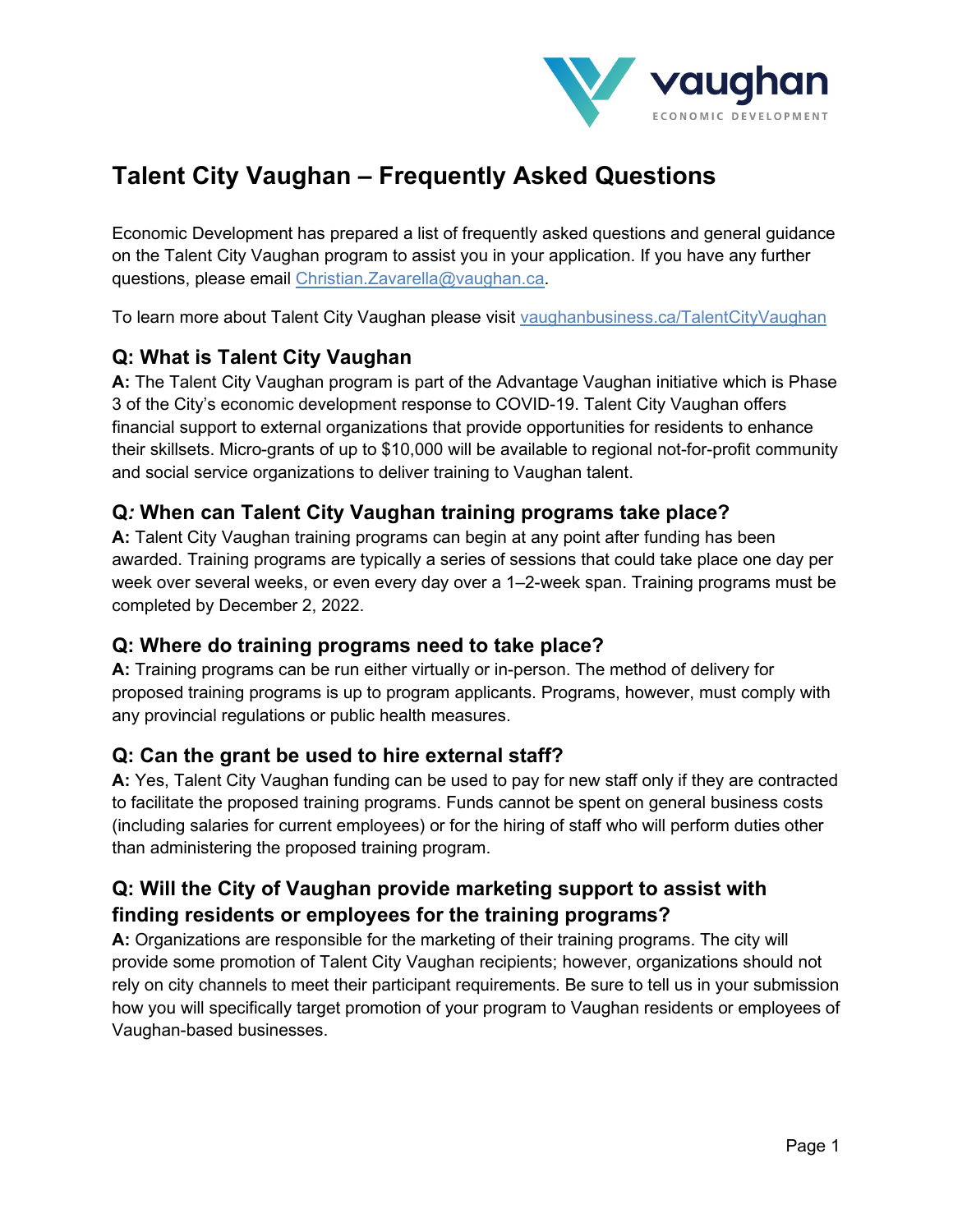

# **Talent City Vaughan – Frequently Asked Questions**

## **Q: What happens if I do not end up getting as many Vaughan-based participants in my training program as targeted in my application?**

**A:** Programs can certainly be open to include participation from non-Vaughan residents or employees. If organizations are unable to meet their Vaughan-based participant targets (either residents or employees of a Vaughan-based business) as outlined in their Talent City Vaughan application, funding may be reduced accordingly based on the actual number of Vaughan residents that attended the training. This may be accomplished through either a reduction in the second disbursement of funding, or through a requirement to repay some or all of the grant funding to the City.

## **Q: How will we verify Vaughan-based participation numbers?**

**A:** Successful organizations must collect information on applicants including contact information, address, or place of employment which will be provided to City of Vaughan staff to verify that Vaughan residents or employees of Vaughan-based businesses have taken part in the proposed training programs.

## **Q: Is there an application form?**

**A:** Talent City Vaughan does not have an application form. Interested applicants may provide an application by answering the questions outlined in the "*Program Criteria*" document. It can be submitted in any written format. Any additional information that expands on these questions to demonstrate the impact of the training, your ability to deliver training, and your ability or plan to recruit Vaughan-based employees or residents to participate is permitted and encouraged.

## **Q: Who is reviewing applications?**

**A:** Applications will be reviewed externally by an adjudication panel of Economic Prosperity Task Force Members. Economic Development is happy to provide commentary on draft applications up until April 22, 2022, after which we are not able to provide feedback.

#### **Q: What are the performance measures for this grant?**

**A:** We will be collecting information on the number of Vaughan-based employees or residents that participate in the program as well as the skills acquired through training that contribute to increased employment prospects or retention of existing employees. As training programs will vary between organizations, each organization will submit an exit interview for review with the City prior to administering training to participants to obtain their feedback on the impact of the program. Program participants' contact information will be shared with the City for the opportunity for future follow and assessment at a later date.